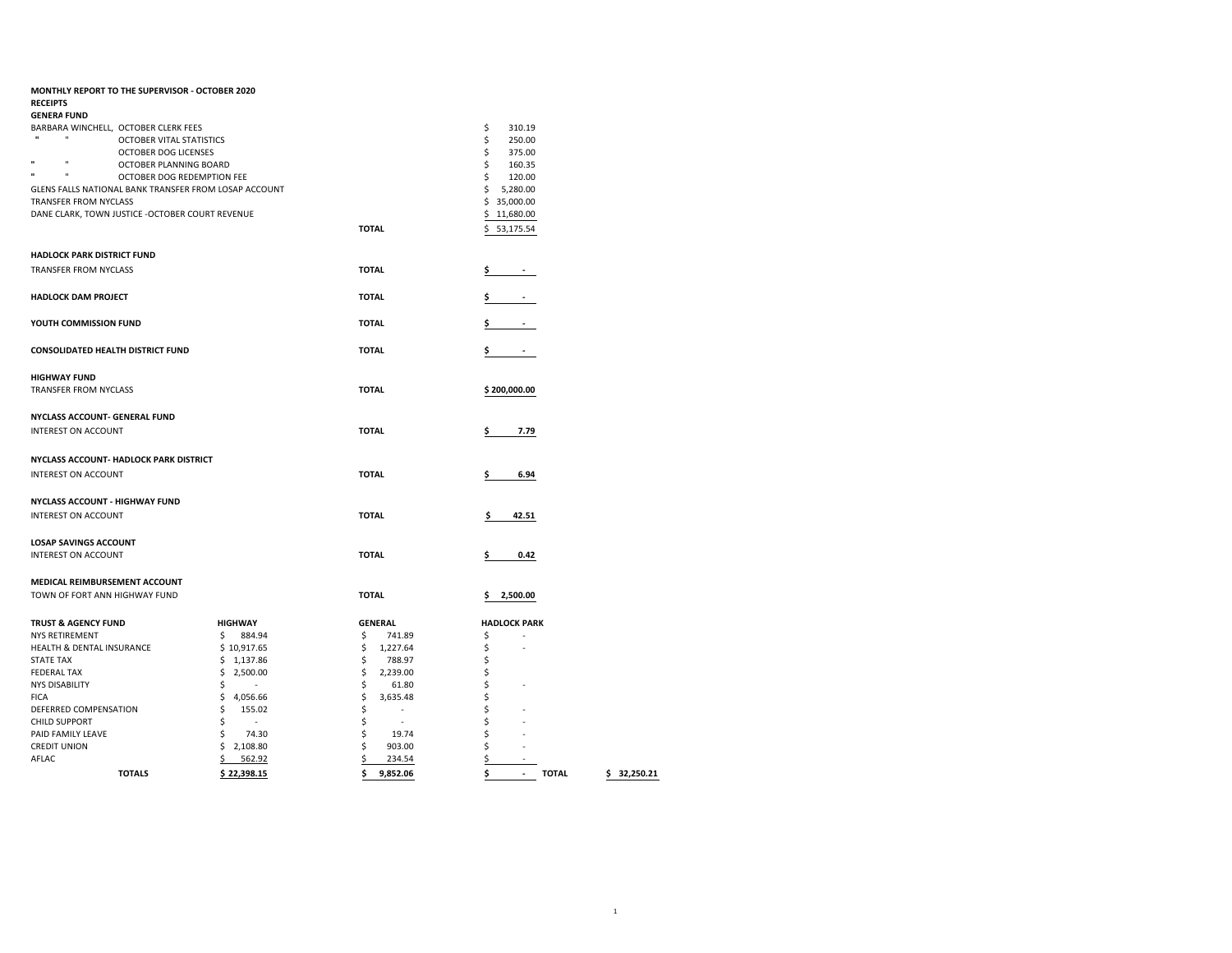| <b>DISBURSEMENTS</b><br><b>GENERAL FUND</b><br>STATE COMPTROLLER - STATE SHARE OF JUSTICE COURT REVENUE -<br>PAYROLL<br>TOWN SHARE FICA<br>TOWN BOARD EXPENSE<br>SUPERVISORS EXPENSE<br>CENTRAL COMMUNICATIONS<br><b>ATTORNEY EXPENSE</b><br>PLANNING BOARD EXPENSE<br>JUSTICE COURT EXPENSE<br>TOWN CLERK EXPENSE<br>TAX COLLECTOR<br>UNEMPLOYMENT INSURANCE<br><b>CENTRAL MAILINGS</b><br>FIRE COMPANY SERVICE AWARDS<br>SAFETY INSPECTION EXPENSE<br>ASSESSOR EXPENSE |              | \$<br>\$<br>\$<br>\$<br>\$<br>\$<br>\$<br>\$<br>\$<br>\$<br>\$<br>\$<br>\$ | \$10,046.00<br>24,176.38<br>1,817.74<br>236.30<br>318.28<br>1,457.00<br>478.00<br>66.16<br>126.13<br>16.87<br>5,446.26<br>335.71<br>5,280.00<br>40.99 | <b>HIGHWAY FUND-TW</b><br>ABSTRACT<br>HEALTH INSURANCE<br>PAYROLL<br>TOWN SHARE FICA<br><b>HIGHWAY FUND-OV</b><br>ABSTRACT<br>HEALTH INSURANCE<br><b>TOTAL</b><br><b>TRUST &amp; AGENCY FUND</b><br><b>FICA</b><br><b>STATE TAX</b><br><b>FEDERAL TAX</b> | 9,517.95<br>\$<br>\$<br>12,996.53<br>\$<br>27,498.12<br>Ś<br>2,028.33<br>52,040.93<br>\$157,999.06<br>s<br>$\overline{\phantom{a}}$<br>\$157,999.06<br>\$210,039.99<br>\$<br>7,692.14<br>\$<br>1,674.82<br>4,729.00<br>\$ |
|--------------------------------------------------------------------------------------------------------------------------------------------------------------------------------------------------------------------------------------------------------------------------------------------------------------------------------------------------------------------------------------------------------------------------------------------------------------------------|--------------|----------------------------------------------------------------------------|-------------------------------------------------------------------------------------------------------------------------------------------------------|-----------------------------------------------------------------------------------------------------------------------------------------------------------------------------------------------------------------------------------------------------------|---------------------------------------------------------------------------------------------------------------------------------------------------------------------------------------------------------------------------|
| SPECIAL RECREATION FACILITIES BEACH<br><b>FUEL MANAGEMENT</b><br><b>DOG CONTROL</b><br><b>STREET LIGHTS</b><br>HIGHWAY SUPERINTENDENT EXPENSE<br>DISABILITY INSURANCE<br>HEALTH INSURANCE                                                                                                                                                                                                                                                                                |              | \$<br>\$<br>\$<br>\$<br>\$<br>\$                                           | 126.00<br>785.00<br>181.81<br>$\sim$<br>61.80<br>1,047.16                                                                                             | HEALTH INSURANCE<br><b>CREDIT UNION</b><br>RETIREMENT<br>NYS DEFERRED COMP<br><b>NYS DISABILITY</b><br>AFLAC<br>PAID FAMILY LEAVE                                                                                                                         | \$<br>12,145.29<br>2,610.80<br>Ś<br>1,626.83<br>Ŝ<br>155.02<br>S<br>Ś<br>61.80<br>719.28<br>Ś<br>304.30                                                                                                                   |
| <b>BUILDINGS EXPENSE</b>                                                                                                                                                                                                                                                                                                                                                                                                                                                 | <b>TOTAL</b> | \$                                                                         | 1,327.10<br>\$53,370.69                                                                                                                               | <b>TOTAL</b>                                                                                                                                                                                                                                              | 31,719.28<br>Ś                                                                                                                                                                                                            |
| <b>HADLOCK PARK DISTRICT</b><br>ABSTRACT<br>PAYROLL<br>TOWN SHARE FICA                                                                                                                                                                                                                                                                                                                                                                                                   | <b>TOTAL</b> | \$<br>\$<br>\$<br>\$                                                       | 3,367.00<br>3,367.00                                                                                                                                  |                                                                                                                                                                                                                                                           |                                                                                                                                                                                                                           |
| <b>HADLOCK DAM PROJECT</b>                                                                                                                                                                                                                                                                                                                                                                                                                                               | <b>TOTAL</b> | \$                                                                         |                                                                                                                                                       |                                                                                                                                                                                                                                                           |                                                                                                                                                                                                                           |
| YOUTH COMMISSION FUND                                                                                                                                                                                                                                                                                                                                                                                                                                                    | <b>TOTAL</b> |                                                                            |                                                                                                                                                       |                                                                                                                                                                                                                                                           |                                                                                                                                                                                                                           |
| <b>CONSOLIDATED HEALTH</b>                                                                                                                                                                                                                                                                                                                                                                                                                                               | <b>TOTAL</b> | Ş.                                                                         | $\sim$                                                                                                                                                |                                                                                                                                                                                                                                                           |                                                                                                                                                                                                                           |
| <b>NYCLASS ACCOUNT - GENERAL FUND</b><br>TRANSFER TO GENERAL FUND                                                                                                                                                                                                                                                                                                                                                                                                        | <b>TOTAL</b> |                                                                            | \$35,000.00                                                                                                                                           |                                                                                                                                                                                                                                                           |                                                                                                                                                                                                                           |
| NYCLASS ACCOUNT-HADLOCK PARK DISTRICT<br>TRANSFER TO HADLOCK PARK CHECKING                                                                                                                                                                                                                                                                                                                                                                                               | <b>TOTAL</b> | Ş                                                                          | $\sim$                                                                                                                                                |                                                                                                                                                                                                                                                           |                                                                                                                                                                                                                           |
| NYCLASS ACCOUNT - HIGHWAY FUND<br>TRANSFER TO HIGHWAY CHECKING ACCOUNT                                                                                                                                                                                                                                                                                                                                                                                                   | <b>TOTAL</b> |                                                                            | \$200,000.00                                                                                                                                          |                                                                                                                                                                                                                                                           |                                                                                                                                                                                                                           |
| <b>LOSAP SAVINGS ACCOUNT</b>                                                                                                                                                                                                                                                                                                                                                                                                                                             | <b>TOTAL</b> | Ş.                                                                         | 5,280.00                                                                                                                                              |                                                                                                                                                                                                                                                           |                                                                                                                                                                                                                           |
| <b>MEDICAL REIMBURSEMENT ACCOUNT</b>                                                                                                                                                                                                                                                                                                                                                                                                                                     |              |                                                                            |                                                                                                                                                       |                                                                                                                                                                                                                                                           |                                                                                                                                                                                                                           |

| <b>TOTAL</b>                   | \$<br>31.719.28 |
|--------------------------------|-----------------|
| PAID FAMILY LEAVE              | \$<br>304.30    |
| AFLAC                          | \$<br>719.28    |
| <b>NYS DISABILITY</b>          | \$<br>61.80     |
| NYS DEFERRED COMP              | \$<br>155.02    |
| <b>RETIREMENT</b>              | \$<br>1,626.83  |
| <b>CREDIT UNION</b>            | \$<br>2,610.80  |
| <b>HEALTH INSURANCE</b>        | \$<br>12.145.29 |
| <b>FEDERAL TAX</b>             | \$<br>4,729.00  |
| <b>STATE TAX</b>               | \$<br>1,674.82  |
| <b>FICA</b>                    | \$<br>7,692.14  |
| <b>TRUST &amp; AGENCY FUND</b> |                 |
| <b>TOTAL</b>                   | \$210,039.99    |
|                                | \$157,999.06    |
| <b>HEALTH INSURANCE</b>        | \$              |
| <b>ABSTRACT</b>                | \$157,999.06    |
| <b>HIGHWAY FUND-OV</b>         |                 |
|                                | \$<br>52,040.93 |
| <b>TOWN SHARE FICA</b>         | \$<br>2,028.33  |
| PAYROLL                        | \$<br>27,498.12 |
| <b>HEALTH INSURANCE</b>        | \$<br>12,996.53 |
| <b>ABSTRACT</b>                | \$<br>9,517.95  |
| <b>HIGHWAY FUND-TW</b>         |                 |

| <b>HADLOCK PARK DISTRICT</b>          |              |                |
|---------------------------------------|--------------|----------------|
| <b>ABSTRACT</b>                       |              | \$<br>3,367.00 |
| PAYROLL                               |              | \$             |
| TOWN SHARE FICA                       |              | \$             |
|                                       | <b>TOTAL</b> | \$<br>3,367.00 |
| <b>HADLOCK DAM PROJECT</b>            | <b>TOTAL</b> | \$             |
| YOUTH COMMISSION FUND                 | <b>TOTAL</b> | \$             |
| CONSOLIDATED HEALTH                   | <b>TOTAL</b> | \$             |
| NYCLASS ACCOUNT - GENERAL FUND        |              |                |
| TRANSFER TO GENERAL FUND              | <b>TOTAL</b> | \$35,000.00    |
| NYCLASS ACCOUNT-HADLOCK PARK DISTRICT |              |                |
| TRANSFER TO HADLOCK PARK CHECKING     | <b>TOTAL</b> | \$             |
| NYCLASS ACCOUNT - HIGHWAY FUND        |              |                |
| TRANSFER TO HIGHWAY CHECKING ACCOUNT  | <b>TOTAL</b> | \$200,000.00   |
| <b>LOSAP SAVINGS ACCOUNT</b>          | <b>TOTAL</b> | 5,280.00<br>\$ |
| MEDICAL REIMBURSEMENT ACCOUNT         |              |                |
| AC TRANSFER TO CDPHP SETTLEMENTS      | <b>TOTAL</b> | 1,350.62<br>\$ |